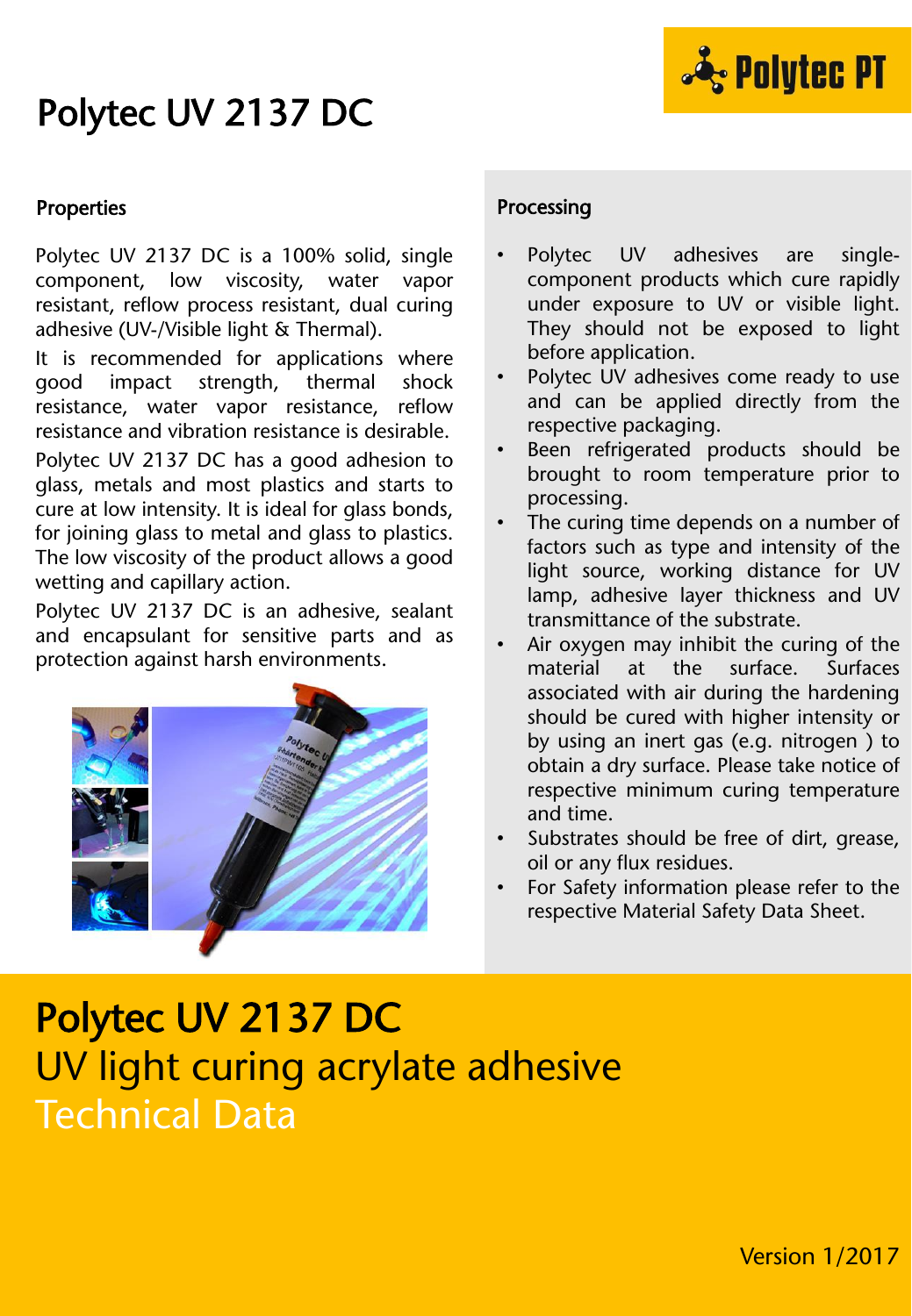## Polytec UV 2137 DC



| Properties in uncured state                | Method                   | Unit                     | <b>Technical Data</b>   |
|--------------------------------------------|--------------------------|--------------------------|-------------------------|
| <b>Chemcical basis</b>                     | $\overline{\phantom{a}}$ |                          | Acrylate / Methacrylate |
| No. of components                          | $\overline{\phantom{0}}$ | $\overline{\phantom{a}}$ |                         |
| Storage Stability at 10°C                  | TM 701                   | <b>Months</b>            | 6                       |
| Consistency                                | <b>TM 101</b>            | $\overline{\phantom{a}}$ | Low viscosity           |
| Density Mix                                | TM 201.2                 | q/cm <sup>3</sup>        | 1.05                    |
| Viscosity Mix 100 $s-1$ at 23 $^{\circ}$ C | TM 202                   | mPa·s                    | 850                     |

| Properties in cured* state                                                                                        | Method           | <b>Unit</b>       | <b>Technical Data</b>    |
|-------------------------------------------------------------------------------------------------------------------|------------------|-------------------|--------------------------|
| Color                                                                                                             | <b>TM 101</b>    |                   | Transparent              |
| Hardness (Shore A after UV-curing)                                                                                | DIN EN ISO 868   |                   | 80                       |
| Temperature resistance continuous                                                                                 | TM 302           | $^{\circ}$ C      | $-40/ +120$              |
| Temperature resistance short term                                                                                 | <b>TM 302</b>    | $^{\circ}$ C      | ٠                        |
| <b>Degradation Temperature</b>                                                                                    | <b>TM 302</b>    | $^{\circ}$ C      | $\blacksquare$           |
| Glass Transition Temperature $(T_q)$                                                                              | TM 501           | $^{\circ}$ C      |                          |
| Coefficient of thermal expansion ( $\langle T_{q} \rangle$                                                        | ISO 11359-2      | ppm               | $\overline{\phantom{a}}$ |
| Coefficient of thermal expansion ( $>Ta$ )                                                                        | ISO 11359-2      | ppm               | $\overline{\phantom{a}}$ |
| <b>Elasticity modulus</b>                                                                                         | TM 605           | N/mm <sup>2</sup> | $\overline{\phantom{a}}$ |
| Tensile Strength                                                                                                  | <b>DIN 53455</b> | N/mm <sup>2</sup> | $\overline{\phantom{a}}$ |
| Lap shear strength<br>(PA6.6/brass)*UV-curing<br>(PA6.6/brass)* thermal curing<br>(Glass/seel)*24h/135°C steaming | <b>DIN 53283</b> | N/mm <sup>2</sup> | >2<br>>4<br>$>20$        |
| Elongation at break                                                                                               | <b>DIN 53455</b> | $\%$              | -                        |
| Water absorption 24 h, 23°C                                                                                       | <b>TM 301</b>    | $\%$              | 0.8                      |
| Refractive Index                                                                                                  |                  |                   | $\overline{\phantom{a}}$ |

\*The above data has been determined with samples cured by UV-light. Please notice, by varying the curing temperature these properties can be influenced to some extend.